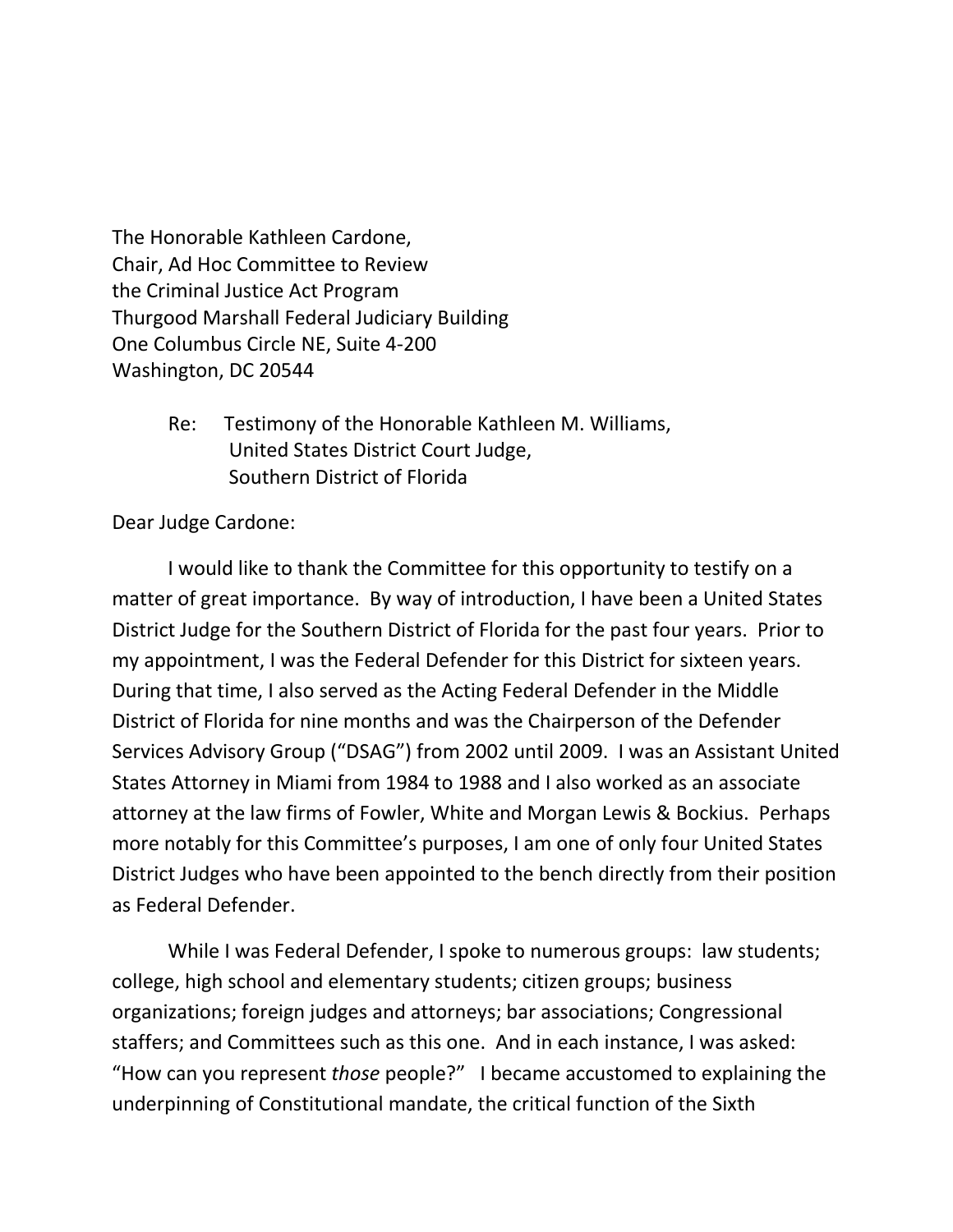Amendment in a democratic system and the notion that by representing the least of us, federal indigent defense lawyers represented the best of our national character. What I never became accustomed to, however, was the difficulty I encountered in persuading people involved in the administration of the CJA program, not only of the importance of the program but also of the inherent capability of the lawyers who chose this work. So I am here today to ask this Committee to recommend that the Federal Judiciary reassert its commitment to the indigent defense program, return it to its previous stature within the Judiciary and reconstitute its operational components. In light of the events of the past few years, I believe that the Judiciary must take proactive steps to restore the necessary independence of the Defender and CJA communities while guiding and protecting the work these lawyers do.

As the Chair of DSAG, I worked with Judges on the Defender Services Committee and the staff of the Defender Services Division to insure that the promise of equal justice announced by the Supreme Court in Gideon v. Wainwright was fulfilled: "The right of one charged with crime to counsel may not be deemed fundamental and essential to fair trials in some countries, but it is in ours." Gideon v. Wainwright, 372 U.S. 335, 344 (1963). As a Federal Defender, I understood that the client stereotype could obscure the true nature of the work and that in order to make real Gideon's promise, Federal Defenders had to excel not only in advocacy for their clients but in the administration of their offices. It was evident to me that in bureaucratic and administrative contexts, the unique nature of Defender/CJA work could be difficult to grasp. But as Einstein observed, "Not everything that can be counted counts, and not everything that counts can be counted."

Nonetheless, any objective review of the CJA program reveals that it has been a success: Defenders and CJA attorneys in coordination with the Defender Services Division and the Defender Services Committee operate a well-managed,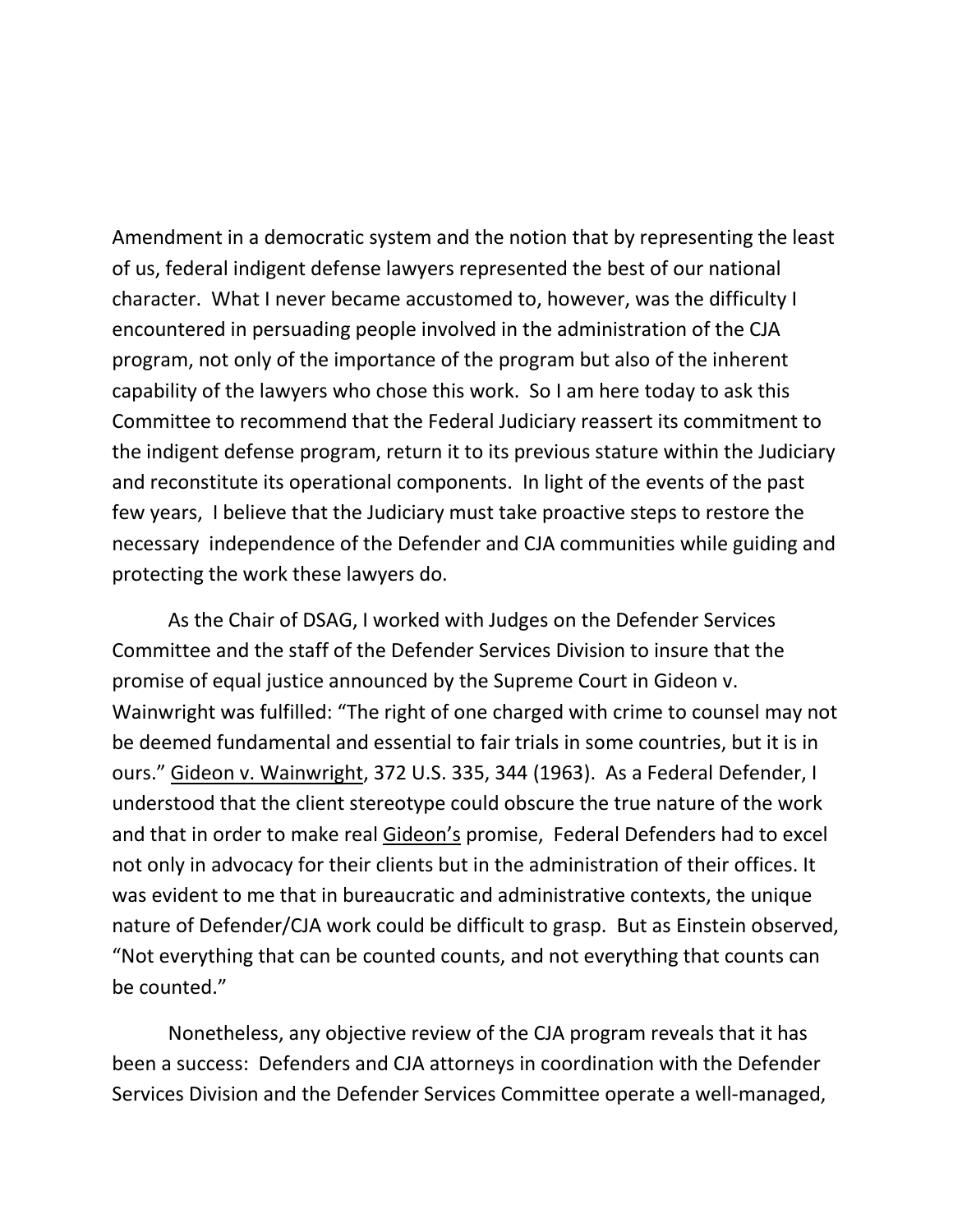intelligently structured and efficient national law practice. Defenders were the first group in the Judiciary to undertake Performance Measurement work and one of the first to produce true mission objectives and engage in serious long range planning. Notably, each time outside monitors were brought in to review the program—Price Waterhouse; WESTAT; the Vera Institute of Justice; case compensation analysts at HumRRO; case weights analysts at RAND; work measurement staff from the Policy and Strategic Initiatives Office—they certified the competencies of the program, and in some instances, called for added support and funding. Each time questions regarding the program were posed, answers came back verifying what Defenders, CJA lawyers, the Defender Services Division and the Defender Services Committee had consistently represented that the program was performing according to whatever metric applied and performing well.

And yet, despite resoundingly positive responses, some people remained resolute in their misapprehension and mistrust of information regarding the program's success, whether anecdotal or data-based. And that brings us to our discussion today.

The issue that is most concerning to me is the direction that the program has taken in the last five years. After so many people worked for so many years to promote collaboration and partnership with the Defender Services Committee and the Defender Services Division, I saw this partnership abandoned—without notice to the Committee, the Division or the Defender—for reasons that remain unclear to me. I remember years ago, when I was the Chief Assistant, attending a Defender conference with the Defender Services Committee. I watched as Defenders arrayed themselves outside a table of Judges: silent observers to a closed process determining how Defenders would manage and fund and staff their offices, how Defenders should represent their clients. But by the time I resigned my position as Defender, this process had evolved profoundly. The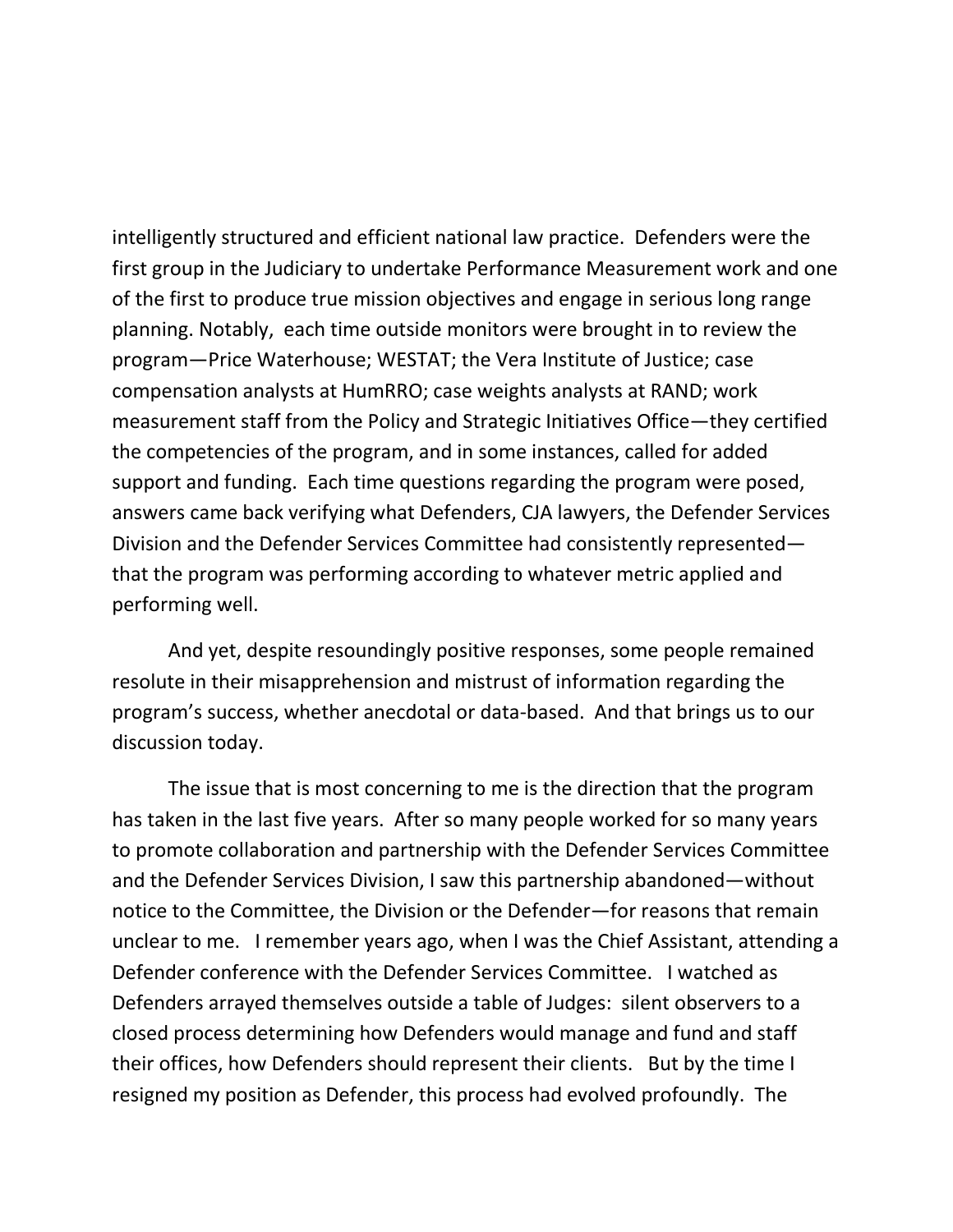Defender and CJA communities had become fully engaged with the Committee and the Division, responsible for creating and implementing accountability protocols and stewardship initiatives. And while the members of this ostensibly unlikely partnership were not always in accord, they were always committed to the mission—equal justice under the law.

Because the decision-making paradigm has changed so radically, I have several recommendations for the Committee. First, adopt policies to confirm the Judiciary's commitment to the importance of federal indigent defense work and to restore it to the status it once held. The independence of the defense function has been seriously eroded by the reconfiguration of the Defender/CJA program and events, such as sequestration, have taken a terrible toll on Federal Defenders. It is important to understand that the federal criminal justice actors most damaged by the budget crisis of 2013 were Federal Defenders, some losing 15% of their pay and many losing confidence that their work was valued by the Judiciary. Despite the challenge of numerous other budget crises, this had never happened because DSAG worked closely with the Division and the Committee to make certain that appropriate budgets and budget language were submitted for Congressional review.

Second, it is time to recognize the efforts needed to restore Defenders on the path to parity with United States Attorneys in terms of salary, training and available resources. There is no rational reason to continue contrived distinctions (*i.e.*, \$100) between the salary of a United States Attorney and a Defender or to underfund training, especially when prosecutors have access to year round educational opportunities at their own campus in Columbia, South Carolina. The complexity and breadth of federal criminal litigation (more than 25% of all federal criminal legislation has been enacted since 1980, 40% since 1970) warrants commensurate legal education for those appointed to represent the accused. Moreover, the nature of these prosecutions—terrorism, national security,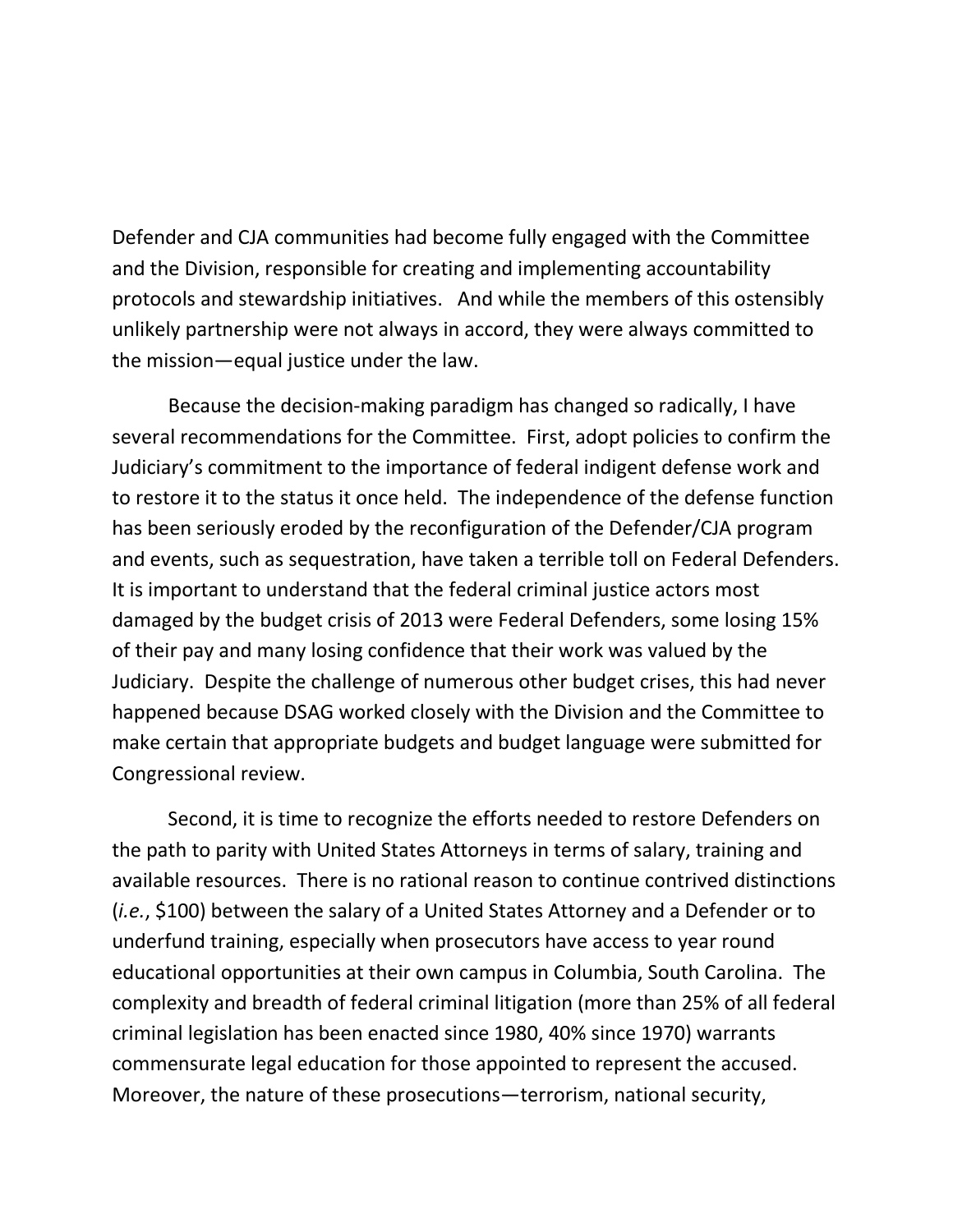securities fraud, health care fraud, narco-trafficking, human trafficking—the expansion of jurisdiction from an almost exclusively national stage to a frequent international theatre; and the enormity of discovery involved in these prosecutions, requires defense attorneys to be proficient with current legal authority and technological innovation. Clearly, equal justice demands basic educational parity.

And while Defenders have administrative and financial personnel available to design case funding without the scrutiny of a presiding judge, CJA lawyers and their clients are subject to innumerable approaches to voucher review in courts throughout the nation. As an active trial judge, I do not think it fair that I dictate strategy to defense attorneys appearing before me through decisions on funding. The expenditures of the CJA program clearly warrant the use of program managers to work with attorneys, review budget requests and make recommendations to the Court. Having such professionals assist the Court would not only achieve desired efficiencies, but also support the linchpin of the program's place in the Judiciary: accountable independence.

Finally, and in light of the question of resources, the Judiciary should work with the Defenders and CJA lawyers to reconstitute the policies and mechanisms by which it fulfills its statutory obligations to provide governance to CJA matters. As I mentioned previously, independent, professional staff should be responsible for overseeing the program both nationally and locally. Proposals that have been raised many times in the past—CJA supervising attorneys in each District; Circuit Budgeting Attorneys for each Circuit; and a national Defender Services Division not unlike the FJC or the Sentencing Commission—should be re-examined with a view toward bringing a different and improved perspective to the business of indigent defense work. We cannot continue to rely on outdated attitudes to govern our stewardship of the CJA program.